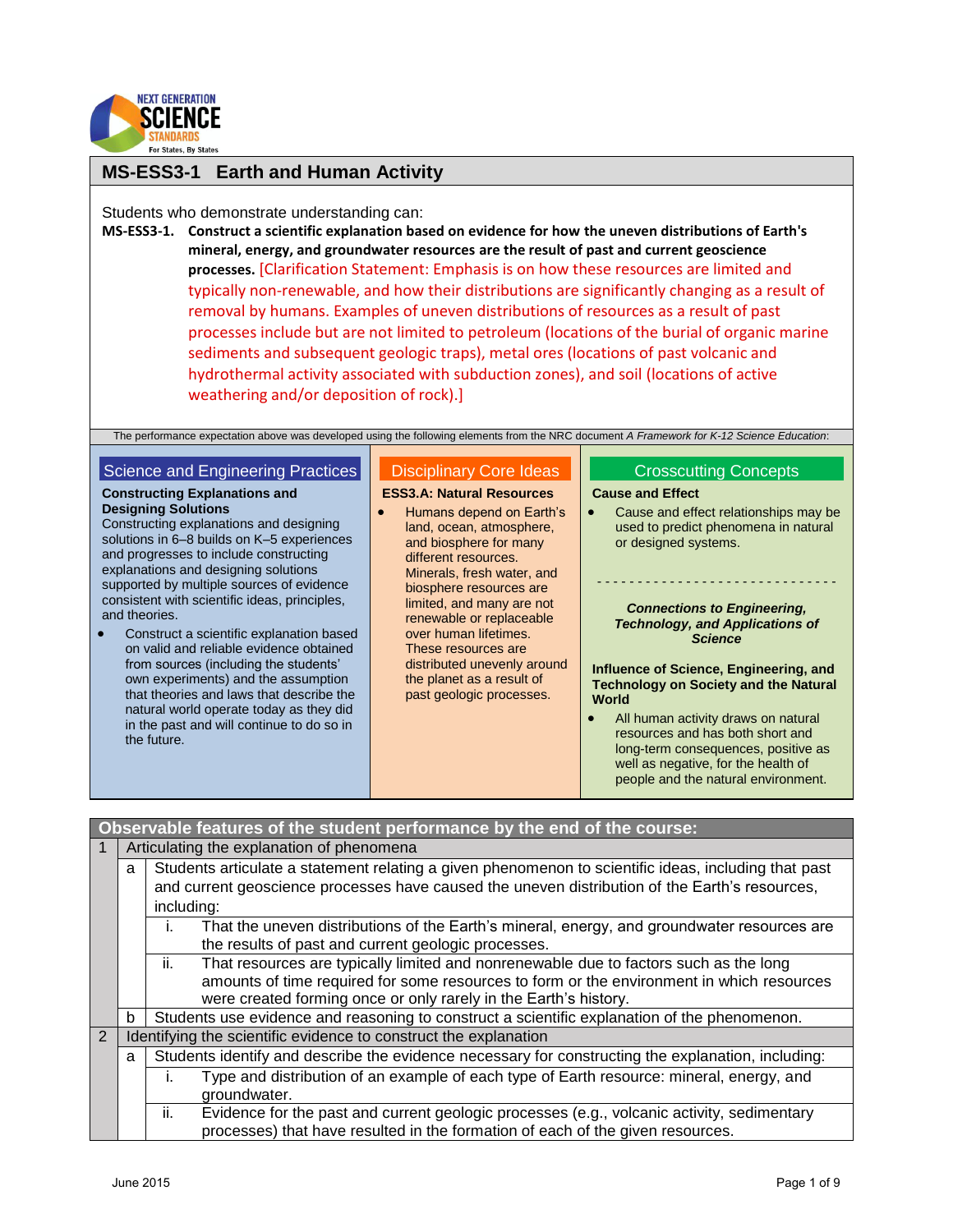|                                        |   | iii.<br>The ways in which the extraction of each type of resource by humans changes how much<br>and where more of that resource can be found.                                                                                                                                                                                                                                                                                                               |  |  |
|----------------------------------------|---|-------------------------------------------------------------------------------------------------------------------------------------------------------------------------------------------------------------------------------------------------------------------------------------------------------------------------------------------------------------------------------------------------------------------------------------------------------------|--|--|
|                                        | b | Students use multiple valid and reliable sources of evidence.                                                                                                                                                                                                                                                                                                                                                                                               |  |  |
| 3                                      |   | Reasoning                                                                                                                                                                                                                                                                                                                                                                                                                                                   |  |  |
| a<br>chain of reasoning that includes: |   | Students use reasoning to connect the evidence and support an explanation. Students describe a                                                                                                                                                                                                                                                                                                                                                              |  |  |
|                                        |   | The Earth's resources are formed as a result of past and current geologic processes.                                                                                                                                                                                                                                                                                                                                                                        |  |  |
|                                        |   | ii.<br>The environment or conditions that formed the resources are specific to certain areas and/or<br>times on Earth, thus identifying why those resources are found only in those specific<br>places/periods.                                                                                                                                                                                                                                             |  |  |
|                                        |   | iii.<br>As resources as used, they are depleted from the sources until they can be replenished,<br>mainly through geologic processes.                                                                                                                                                                                                                                                                                                                       |  |  |
|                                        |   | iv.<br>Because many resources continue to be formed in the same ways that they were in the past,<br>and because the amount of time required to form most of these resources (e.g., minerals,<br>fossil fuels) is much longer than timescales of human lifetimes, these resources are limited to<br>current and near-future generations. Some resources (e.g., groundwater) can be replenished<br>on human timescales and are limited based on distribution. |  |  |
|                                        |   | The extraction and use of resources by humans decreases the amounts of these resources<br>ν.<br>available in some locations and changes the overall distribution of these resources on Earth.                                                                                                                                                                                                                                                               |  |  |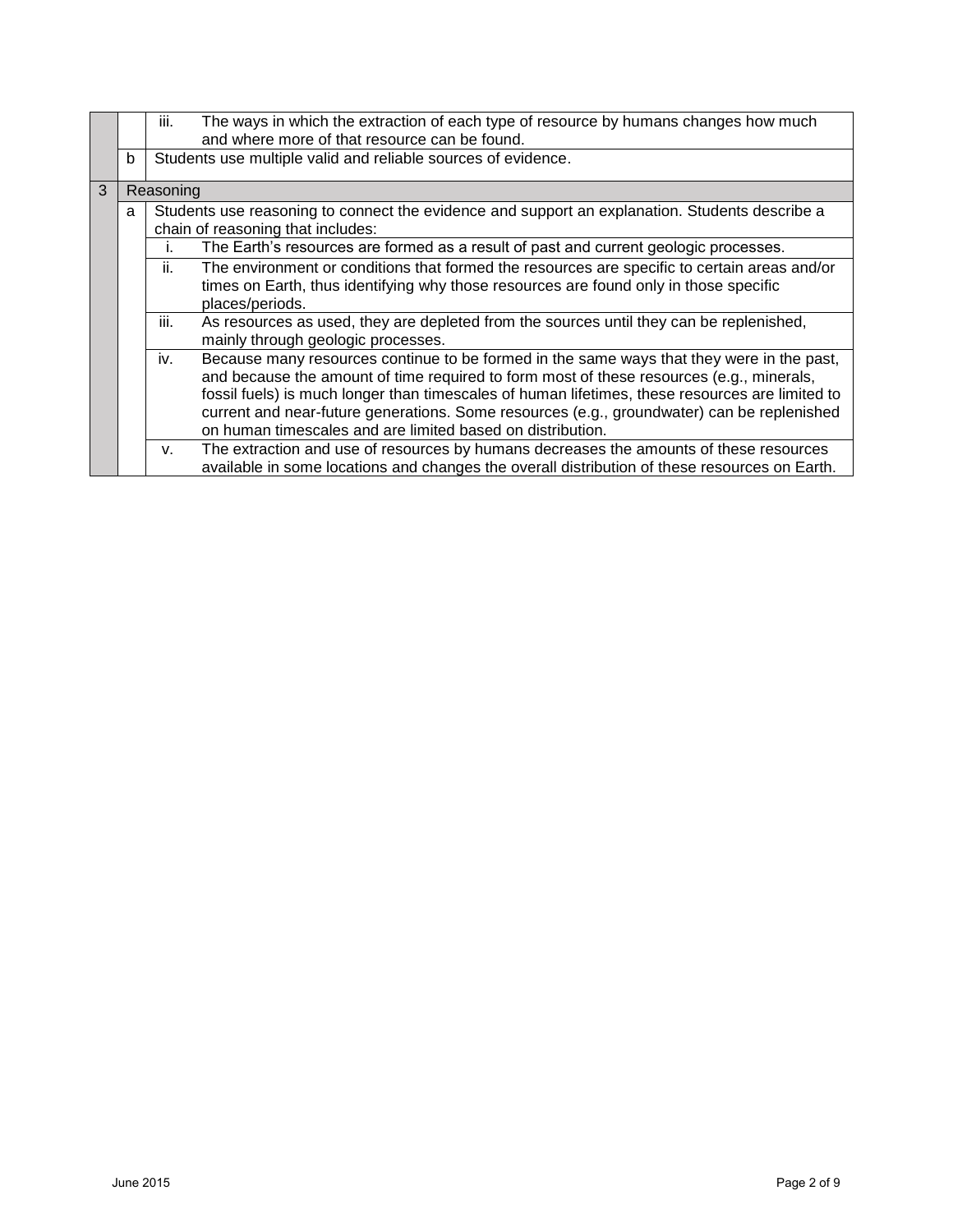## **MS-ESS3-2 Earth and Human Activity**

Students who demonstrate understanding can:

**MS-ESS3-2. Analyze and interpret data on natural hazards to forecast future catastrophic events and inform the development of technologies to mitigate their effects.** [Clarification Statement: Emphasis is on how some natural hazards, such as volcanic eruptions and severe weather, are preceded by phenomena that allow for reliable predictions, but others, such as earthquakes, occur suddenly and with no notice, and thus are not yet predictable. Examples of natural hazards can be taken from interior processes (such as earthquakes and volcanic eruptions), surface processes (such as mass wasting and tsunamis), or severe weather events (such as hurricanes, tornadoes, and floods). Examples of data can include the locations, magnitudes, and frequencies of the natural hazards. Examples of technologies can be global (such as satellite systems to monitor hurricanes or forest fires) or local (such as building basements in tornado-prone regions or reservoirs to mitigate droughts).]

| The performance expectation above was developed using the following elements from the NRC document A Framework for K-12 Science Education:                                                                                                                                                                                                                                                                    |                                                                                                                                                                                                                                                                       |                                                                                                                                                                                                                                                                                                                                                                                                                                                                                                                                                                                                                                                                                          |
|---------------------------------------------------------------------------------------------------------------------------------------------------------------------------------------------------------------------------------------------------------------------------------------------------------------------------------------------------------------------------------------------------------------|-----------------------------------------------------------------------------------------------------------------------------------------------------------------------------------------------------------------------------------------------------------------------|------------------------------------------------------------------------------------------------------------------------------------------------------------------------------------------------------------------------------------------------------------------------------------------------------------------------------------------------------------------------------------------------------------------------------------------------------------------------------------------------------------------------------------------------------------------------------------------------------------------------------------------------------------------------------------------|
| Science and Engineering Practices<br><b>Analyzing and Interpreting Data</b><br>Analyzing data in 6-8 builds on K-5 and<br>progresses to extending quantitative<br>analysis to investigations, distinguishing<br>between correlation and causation, and<br>basic statistical techniques of data and<br>error analysis.<br>Analyze and interpret data to determine<br>similarities and differences in findings. | <b>Disciplinary Core Ideas</b><br><b>ESS3.B: Natural Hazards</b><br>Mapping the history of<br>natural hazards in a region,<br>combined with an<br>understanding of related<br>geologic forces can help<br>forecast the locations and<br>likelihoods of future events. | <b>Crosscutting Concepts</b><br><b>Patterns</b><br>Graphs, charts, and images can be<br>used to identify patterns in data.<br><b>Connections to Engineering,</b><br><b>Technology, and Applications of</b><br><b>Science</b><br>Influence of Science, Engineering, and<br><b>Technology on Society and the Natural</b><br>World<br>The uses of technologies and any<br>limitations on their use are driven by<br>individual or societal needs, desires,<br>and values; by the findings of scientific<br>research; and by differences in such<br>factors as climate, natural resources,<br>and economic conditions. Thus<br>technology use varies from region to<br>region and over time. |

|                                                                                          | Observable features of the student performance by the end of the course:                                                                                                                               |                                                                                        |  |  |
|------------------------------------------------------------------------------------------|--------------------------------------------------------------------------------------------------------------------------------------------------------------------------------------------------------|----------------------------------------------------------------------------------------|--|--|
|                                                                                          |                                                                                                                                                                                                        | Organizing data                                                                        |  |  |
|                                                                                          | Students organize given data that represent the type of natural hazard event and features<br>a<br>associated with that type of event, including the location, magnitude, frequency, and any associated |                                                                                        |  |  |
|                                                                                          | precursor event or geologic forces.                                                                                                                                                                    |                                                                                        |  |  |
|                                                                                          | Students organize data in a way that facilitates analysis and interpretation.<br>b                                                                                                                     |                                                                                        |  |  |
|                                                                                          | C                                                                                                                                                                                                      | Students describe what each dataset represents.                                        |  |  |
| 2                                                                                        |                                                                                                                                                                                                        | Identifying relationships                                                              |  |  |
| Students analyze data to identify and describe patterns in the datasets, including:<br>a |                                                                                                                                                                                                        |                                                                                        |  |  |
|                                                                                          |                                                                                                                                                                                                        | The location of natural hazard events relative to geographic and/or geologic features. |  |  |
|                                                                                          |                                                                                                                                                                                                        | ii.<br>Frequency of natural hazard events.                                             |  |  |
|                                                                                          |                                                                                                                                                                                                        | iii.<br>Severity of natural hazard events.                                             |  |  |
|                                                                                          |                                                                                                                                                                                                        | Types of damage caused by natural hazard events.<br>İV.                                |  |  |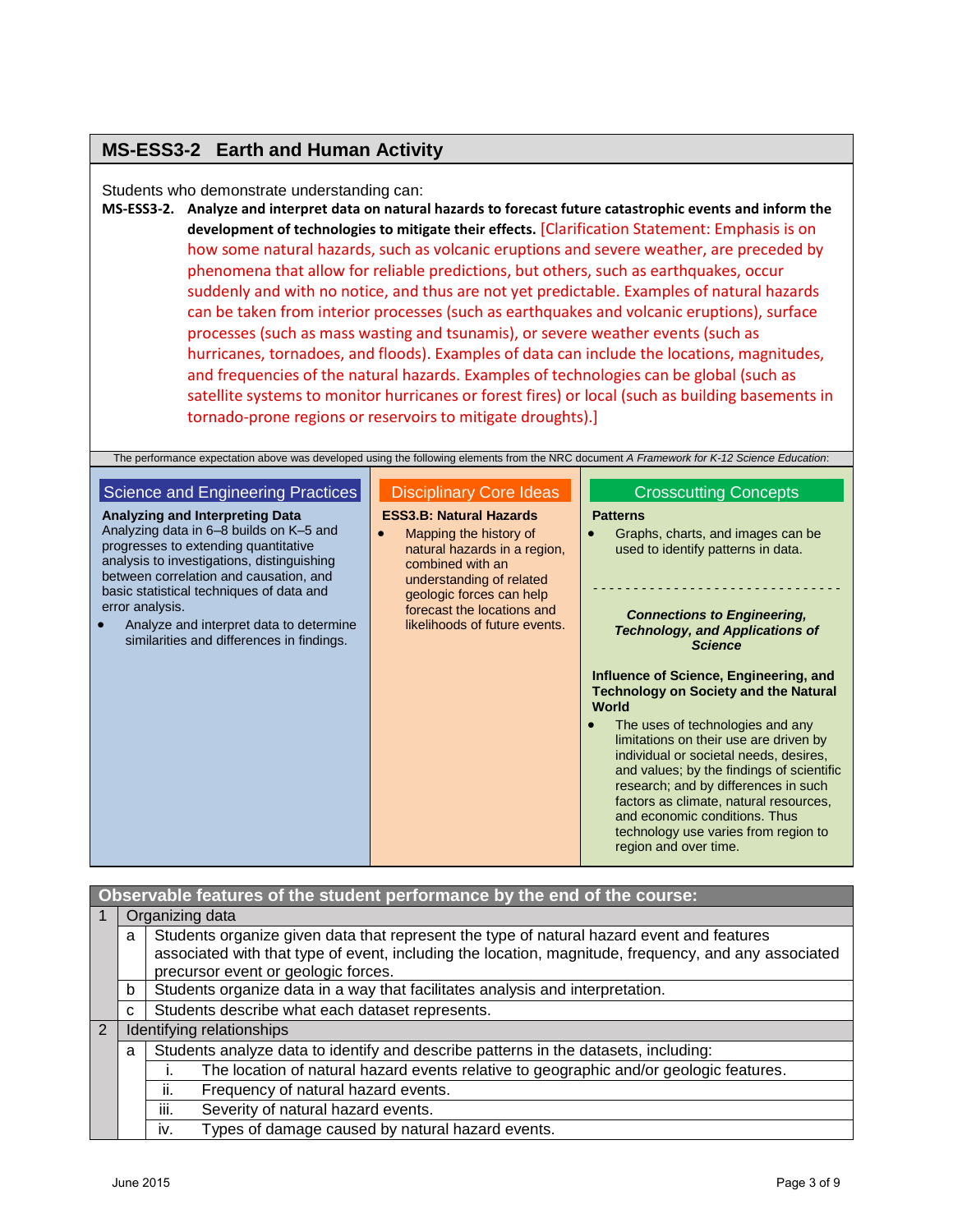|                                                                        |                                                  | Location or timing of features and phenomena (e.g., aftershocks, flash floods) associated<br>v.<br>with natural hazard events.                                                                                                                                                                                 |  |  |
|------------------------------------------------------------------------|--------------------------------------------------|----------------------------------------------------------------------------------------------------------------------------------------------------------------------------------------------------------------------------------------------------------------------------------------------------------------|--|--|
|                                                                        | b                                                | Students describe similarities and differences among identified patterns.                                                                                                                                                                                                                                      |  |  |
| 3                                                                      |                                                  | Interpreting data                                                                                                                                                                                                                                                                                              |  |  |
|                                                                        | Students use the analyzed data to describe:<br>a |                                                                                                                                                                                                                                                                                                                |  |  |
|                                                                        |                                                  | Areas that are susceptible to the natural hazard events, including areas designated as at the<br>greatest and least risk for severe events.                                                                                                                                                                    |  |  |
|                                                                        |                                                  | How frequently areas, including areas experiencing the highest and lowest frequency of<br>ii.<br>events, are at risk.                                                                                                                                                                                          |  |  |
|                                                                        |                                                  | iii.<br>What type of damage each area is at risk of during a given natural hazard event.                                                                                                                                                                                                                       |  |  |
|                                                                        |                                                  | What features, if any, occur before a given natural hazard event that can be used to predict<br>iv.<br>the occurrence of the natural hazard event and when and where they can be observed.                                                                                                                     |  |  |
| b<br>damage; and what events, if any, are likely to precede the event. |                                                  | Using patterns in the data, students make a forecast for the potential of a natural hazard event to<br>affect an area in the future, including information on frequency and/or probability of event<br>occurrence; how severe the event is likely to be; where the event is most likely to cause the most      |  |  |
|                                                                        | C                                                | Students give at least three examples of the technologies that engineers have developed to mitigate<br>the effects of natural hazards (e.g., the design of buildings and bridges to resist earthquakes,<br>warning sirens for tsunamis, storm shelters for tornados, levees along rivers to prevent flooding). |  |  |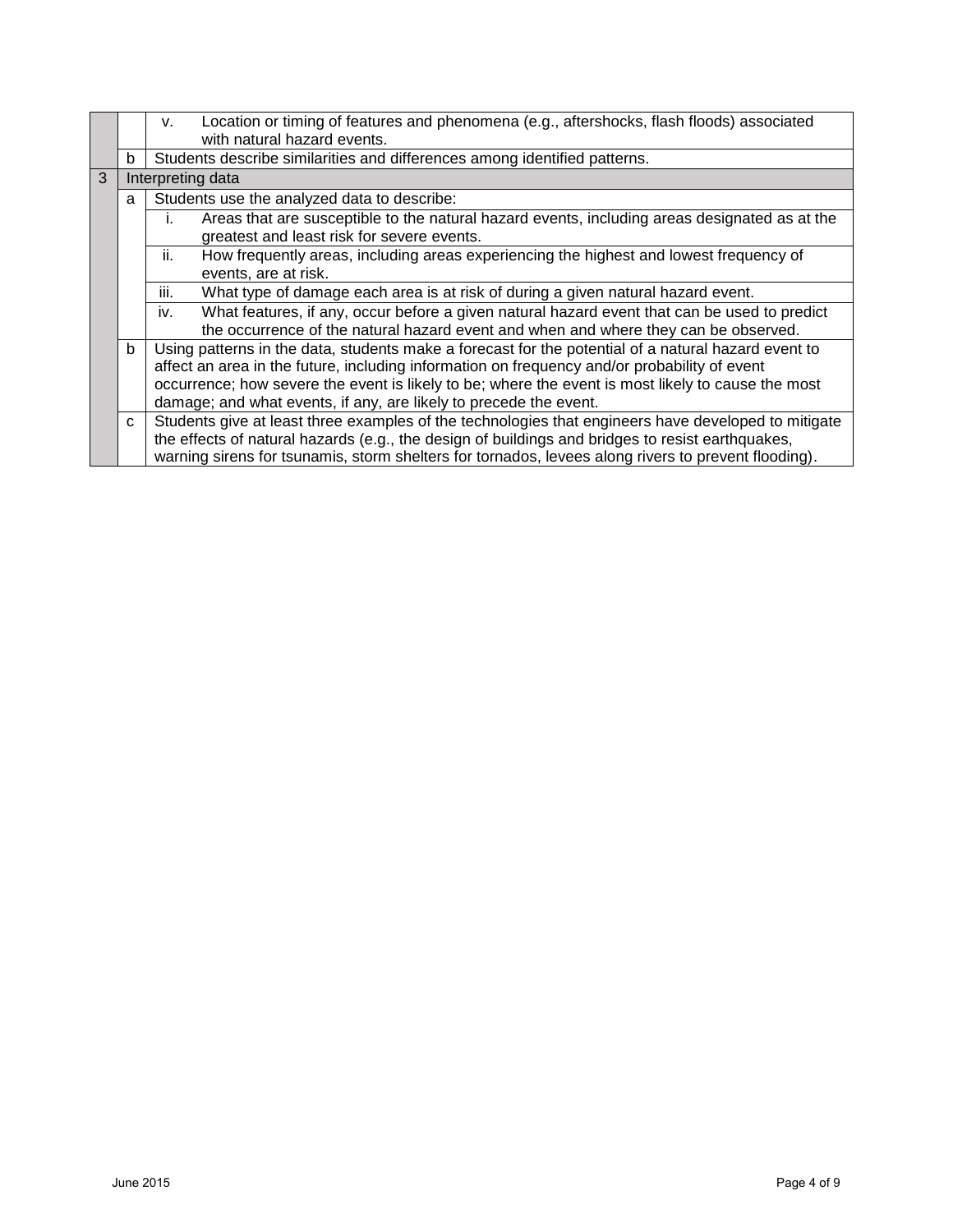## **MS-ESS3-3 Earth and Human Activity**

### Students who demonstrate understanding can:

**MS-ESS3-3. Apply scientific principles to design a method for monitoring and minimizing a human impact on the environment.\***[Clarification Statement: Examples of the design process include examining human environmental impacts, assessing the kinds of solutions that are feasible, and designing and evaluating solutions that could reduce that impact. Examples of human impacts can include water usage (such as the withdrawal of water from streams and aquifers or the construction of dams and levees), land usage (such as urban development, agriculture, or the removal of wetlands), and pollution (such as of the air, water, or land).]

The performance expectation above was developed using the following elements from the NRC document *A Framework for K-12 Science Education*:

### Science and Engineering Practices

### **Constructing Explanations and Designing Solutions**

Constructing explanations and designing solutions in 6–8 builds on K–5 experiences and progresses to include constructing explanations and designing solutions supported by multiple sources of evidence consistent with scientific ideas, principles, and theories.

 Apply scientific principles to design an object, tool, process or system.

# Disciplinary Core Ideas

### **ESS3.C: Human Impacts on Earth Systems**

- Human activities have significantly altered the biosphere, sometimes damaging or destroying natural habitats and causing the extinction of other species. But changes to Earth's environments can have different impacts (negative and positive) for different living things.
- Typically as human populations and per-capita consumption of natural resources increase, so do the negative impacts on Earth unless the activities and technologies involved are engineered otherwise.

### Crosscutting Concepts

### **Cause and Effect**

• Relationships can be classified as causal or correlational, and correlation does not necessarily imply causation.

- - - - - - - - - - - - - - - - - - - - - - - - -

### *Connections to Engineering, Technology, and Applications of Science*

**Influence of Science, Engineering, and Technology on Society and the Natural World**

• The uses of technologies and any limitations on their use are driven by individual or societal needs, desires, and values; by the findings of scientific research; and by differences in such factors as climate, natural resources, and economic conditions. Thus technology use varies from region to region and over time.

### **Observable features of the student performance by the end of the course:**

|   | Using scientific knowledge to generate design solutions                                                    |                                                                                                     |  |  |
|---|------------------------------------------------------------------------------------------------------------|-----------------------------------------------------------------------------------------------------|--|--|
|   | a                                                                                                          | Given a problem related to human impact on the environment, students use scientific information     |  |  |
|   |                                                                                                            | and principles to generate a design solution that:                                                  |  |  |
|   |                                                                                                            | Addresses the results of the particular human activity.                                             |  |  |
|   |                                                                                                            | Incorporates technologies that can be used to monitor and minimize negative effects that<br>ii.     |  |  |
|   | human activities have on the environment.                                                                  |                                                                                                     |  |  |
|   | b                                                                                                          | Students identify relationships between the human activity and the negative environmental impact    |  |  |
|   |                                                                                                            | based on scientific principles, and distinguish between causal and correlational relationships to   |  |  |
|   |                                                                                                            | facilitate the design of the solution.                                                              |  |  |
| 2 |                                                                                                            | Describing criteria and constraints, including quantification when appropriate                      |  |  |
|   | Students define and quantify, when appropriate, criteria and constraints for the solution, including:<br>a |                                                                                                     |  |  |
|   |                                                                                                            | Individual or societal needs and desires.                                                           |  |  |
|   |                                                                                                            | ii.<br>Constraints imposed by economic conditions (e.g., costs of building and maintaining the      |  |  |
|   |                                                                                                            | solution).                                                                                          |  |  |
| 3 |                                                                                                            | Evaluating potential solutions                                                                      |  |  |
| a |                                                                                                            | Students describe how well the solution meets the criteria and constraints, including monitoring or |  |  |
|   |                                                                                                            | minimizing a human impact based on the causal relationships between relevant scientific principles  |  |  |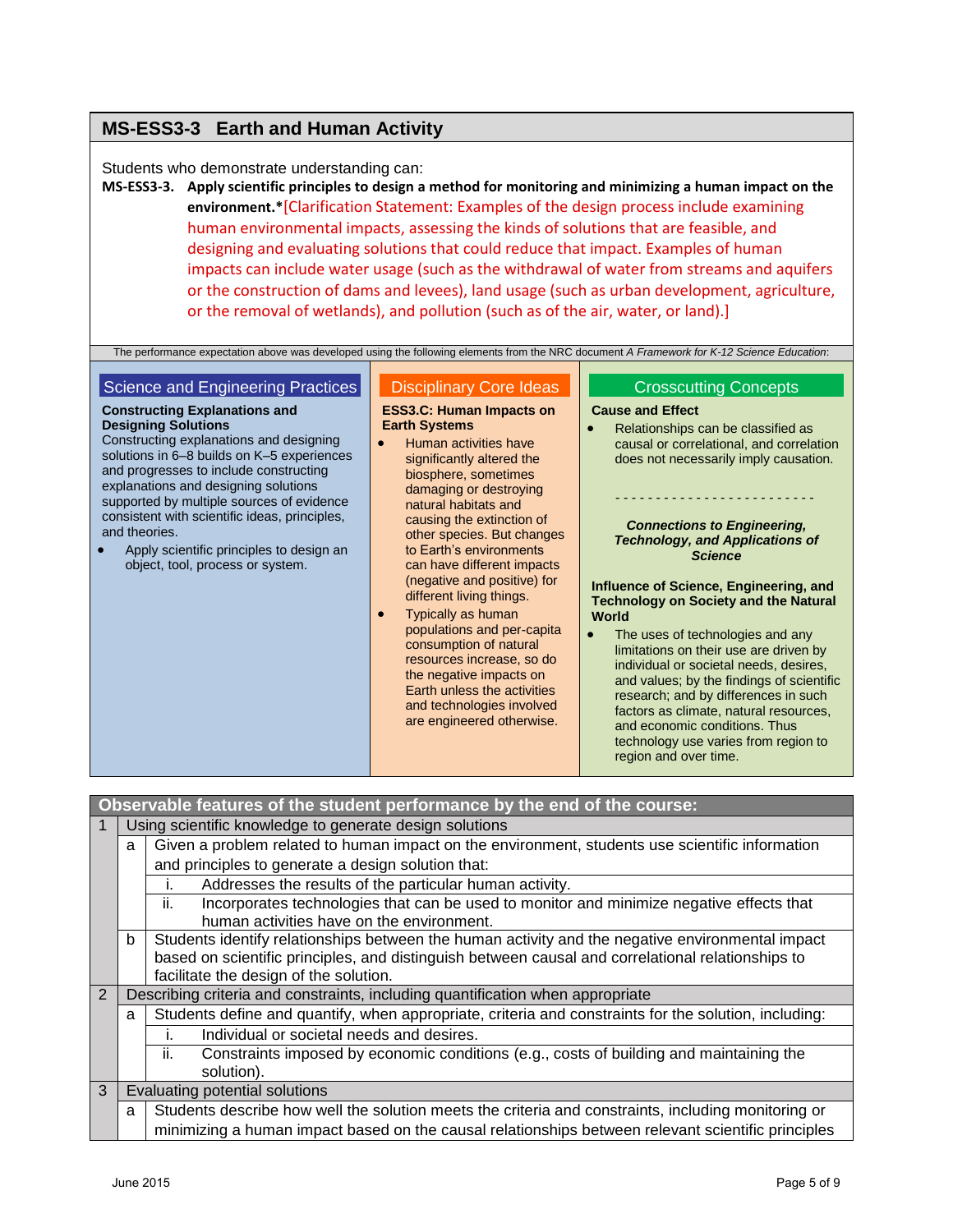|  | about the processes that occur in, as well as among, Earth systems and the human impact on the<br>environment. |  |  |  |
|--|----------------------------------------------------------------------------------------------------------------|--|--|--|
|  | Students identify limitations of the use of technologies employed by the solution.                             |  |  |  |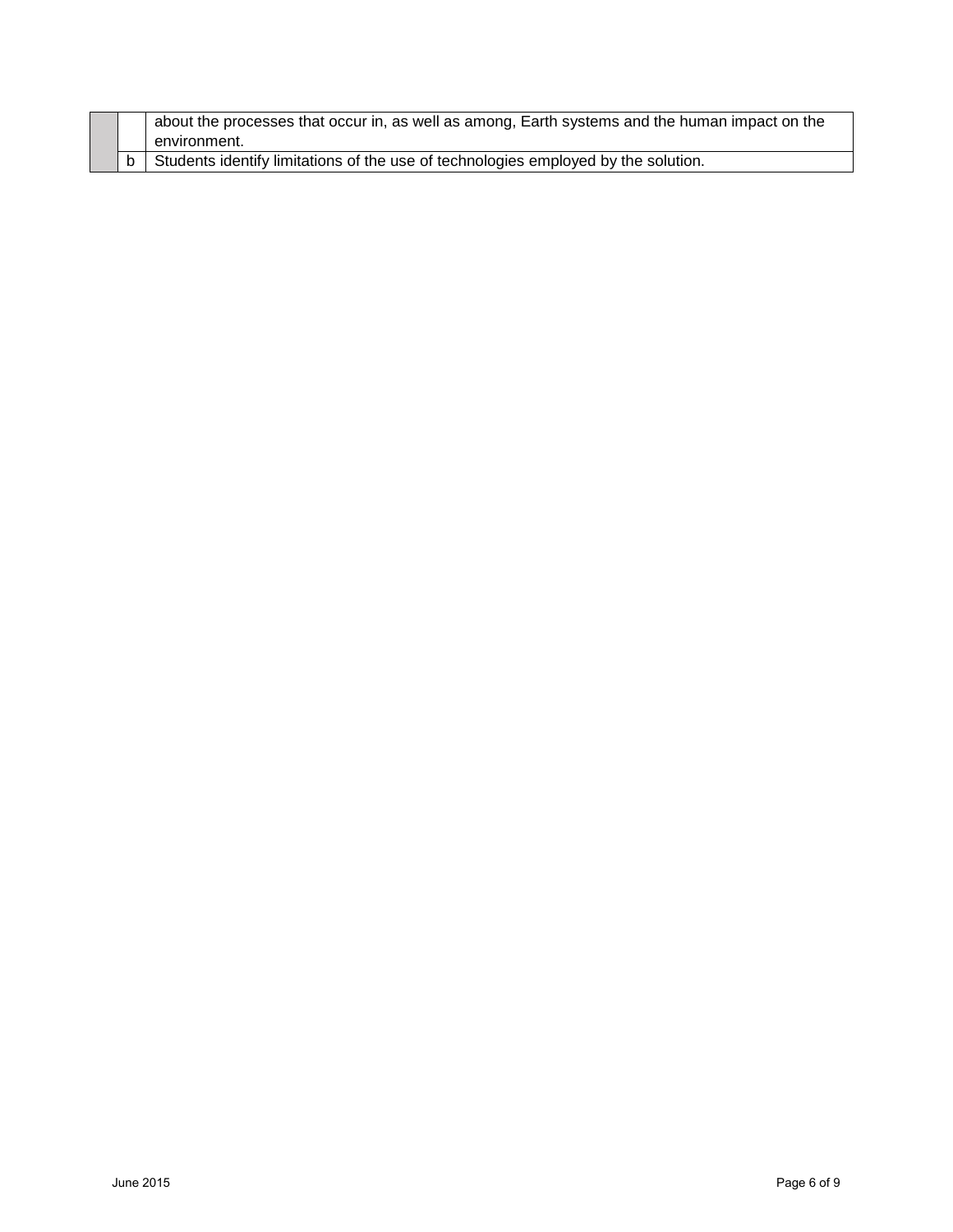## **MS-ESS3-4 Earth and Human Activity**

Students who demonstrate understanding can:

**MS-ESS3-4. Construct an argument supported by evidence for how increases in human population and percapita consumption of natural resources impact Earth's systems.** [Clarification Statement: Examples of evidence include grade-appropriate databases on human populations and the rates of consumption of food and natural resources (such as freshwater, mineral, and energy). Examples of impacts can include changes to the appearance, composition, and structure of Earth's systems as well as the rates at which they change. The consequences of increases in human populations and consumption of natural resources are described by science, but science does not make the decisions for the actions society takes.]

The performance expectation above was developed using the following elements from the NRC document *A Framework for K-12 Science Education*:

#### Science and Engineering Practices **Engaging in Argument from Evidence** Engaging in argument from evidence in 6–8 builds on K–5 experiences and progresses to constructing a convincing argument that supports or refutes claims for either explanations or solutions about the natural and designed world(s). Construct an oral and written argument supported by empirical evidence and scientific reasoning to support or refute an explanation or a model for a phenomenon or a solution to a problem. Disciplinary Core Ideas **ESS3.C: Human Impacts on Earth Systems** Typically as human populations and per-capita consumption of natural resources increase, so do the negative impacts on Earth unless the activities and technologies involved are engineered otherwise. Crosscutting Concepts **Cause and Effect** Cause and effect relationships may be used to predict phenomena in natural or designed systems. - - - - - - - - - - - - - - - - - - - - - - - - - - - - *Connections to Engineering, Technology, and Applications of Science* **Influence of Science, Engineering, and Technology on Society and the Natural World** All human activity draws on natural resources and has both short and long-term consequences, positive as well as negative, for the health of people and the natural environment. - - - - - - - - - - - - - - - - - - - - - - - - - - - - *Connections to Nature of Science* **Science Addresses Questions About the Natural and Material World** Scientific knowledge can describe the consequences of actions but does not necessarily prescribe the decisions that society takes.

|               | Observable features of the student performance by the end of the course: |                                                                                                        |  |  |
|---------------|--------------------------------------------------------------------------|--------------------------------------------------------------------------------------------------------|--|--|
|               | Supported claims                                                         |                                                                                                        |  |  |
|               | a l                                                                      | Students make a claim, to be supported by evidence, to support or refute an explanation or model       |  |  |
|               |                                                                          | for a given phenomenon. Students include the following idea in their claim: that increases in the size |  |  |
|               |                                                                          | of the human population and per-capita consumption of natural resources affect Earth systems.          |  |  |
| $\mathcal{P}$ | Identifying scientific evidence                                          |                                                                                                        |  |  |
|               |                                                                          | Students identify evidence to support the claim from the given materials, including:                   |  |  |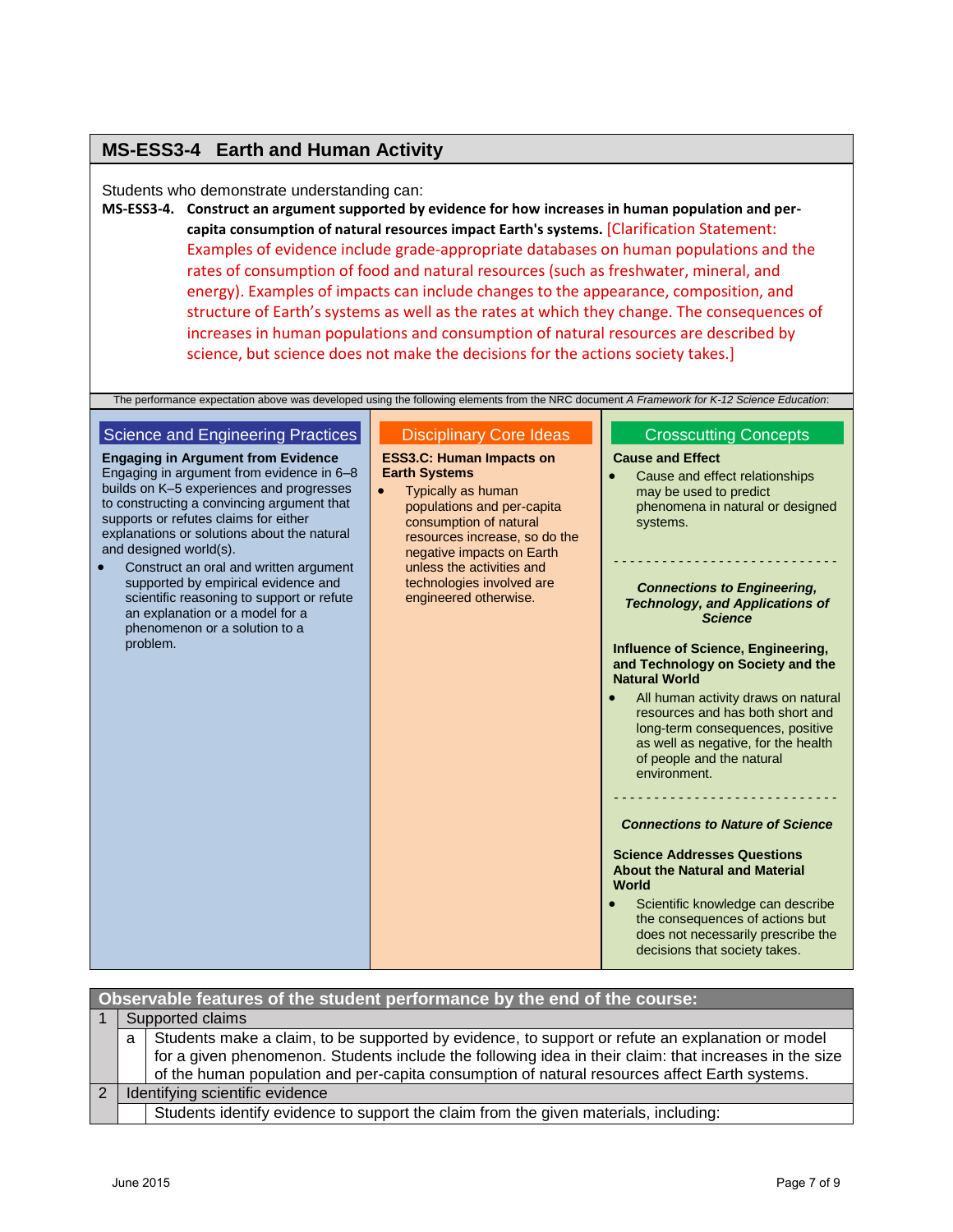|                | a            | Τ.                                                                                              | Changes in the size of human population(s) in a given region or ecosystem over a given          |  |
|----------------|--------------|-------------------------------------------------------------------------------------------------|-------------------------------------------------------------------------------------------------|--|
|                |              |                                                                                                 | timespan.                                                                                       |  |
|                |              | ii.                                                                                             | Per-capita consumption of resources by humans in a given region or ecosystem over a given       |  |
|                |              |                                                                                                 | timespan.                                                                                       |  |
|                |              | iii.                                                                                            | Changes in Earth systems in a given region or ecosystem over a given timespan.                  |  |
|                |              | iv.                                                                                             | The ways engineered solutions have altered the effects of human activities on Earth's           |  |
|                |              |                                                                                                 | systems.                                                                                        |  |
| 3              |              |                                                                                                 | Evaluating and critiquing evidence                                                              |  |
|                | a            |                                                                                                 | Students evaluate the evidence for its necessity and sufficiency for supporting the claim.      |  |
|                | b            |                                                                                                 | Students determine whether the evidence is sufficient to determine causal relationships between |  |
|                |              |                                                                                                 | consumption of natural resources and the impact on Earth systems.                               |  |
|                | $\mathbf{C}$ |                                                                                                 | Students consider alternative interpretations of the evidence and describe why the evidence     |  |
|                |              |                                                                                                 | supports the claim they are making, as opposed to any alternative claims.                       |  |
| $\overline{4}$ |              | Reasoning and synthesis                                                                         |                                                                                                 |  |
|                | a            | Students use reasoning to connect the evidence and evaluation to the claim. In their arguments, |                                                                                                 |  |
|                |              | students describe a chain of reasoning that includes:                                           |                                                                                                 |  |
|                |              | i.                                                                                              | Increases in the size of the human population or in the per-capita consumption of a given       |  |
|                |              |                                                                                                 | population cause increases in the consumption of natural resources.                             |  |
|                |              | ii.                                                                                             | Natural resource consumption causes changes in Earth systems.                                   |  |
|                |              | iii.                                                                                            | Because human population growth affects natural resource consumption and natural                |  |
|                |              |                                                                                                 | resource consumption has an effect on Earth systems, changes in human populations have a        |  |
|                |              |                                                                                                 | causal role in changing Earth systems.                                                          |  |
|                |              | iv.                                                                                             | Engineered solutions alter the effects of human populations on Earth systems by changing        |  |
|                |              |                                                                                                 | the rate of natural resource consumption or mitigating the effects of changes in Earth          |  |
|                |              |                                                                                                 | systems.                                                                                        |  |